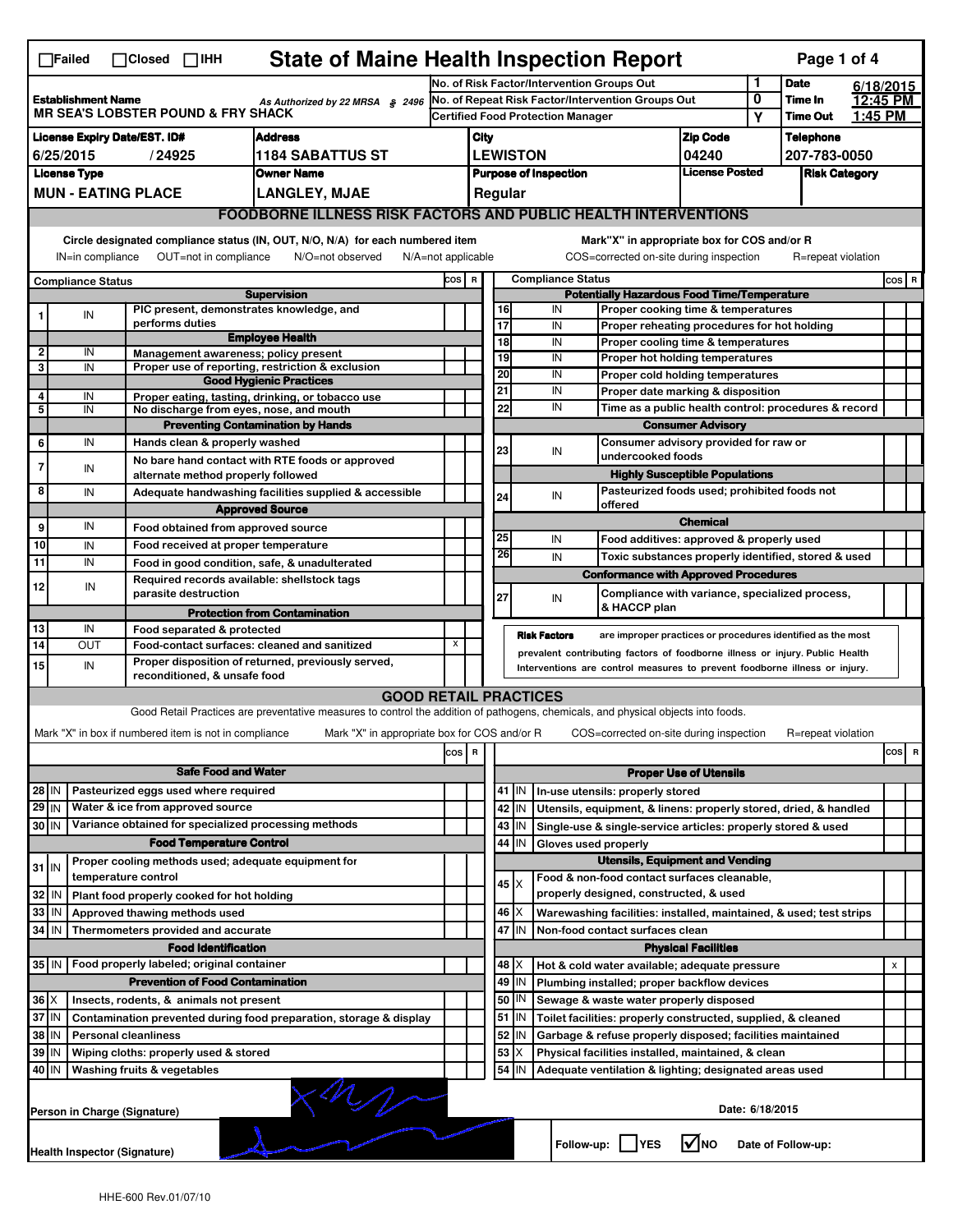|                                                                            | Page 2 of 4                               |     |                                 |                          |                          |                                  |  |  |  |  |
|----------------------------------------------------------------------------|-------------------------------------------|-----|---------------------------------|--------------------------|--------------------------|----------------------------------|--|--|--|--|
| <b>Establishment Name</b><br><b>MR SEA'S LOBSTER POUND &amp; FRY SHACK</b> |                                           |     | As Authorized by 22 MRSA § 2496 | 6/18/2015<br><b>Date</b> |                          |                                  |  |  |  |  |
| License Expiry Date/EST. ID#<br>6/25/2015<br>/24925                        | <b>Address</b><br><b>1184 SABATTUS ST</b> |     | City / State<br><b>LEWISTON</b> | / ME                     | <b>Zip Code</b><br>04240 | <b>Telephone</b><br>207-783-0050 |  |  |  |  |
| <b>Temperature Observations</b>                                            |                                           |     |                                 |                          |                          |                                  |  |  |  |  |
| Location                                                                   | Temperature                               |     |                                 | <b>Notes</b>             |                          |                                  |  |  |  |  |
| cooler                                                                     | 38                                        |     |                                 |                          |                          |                                  |  |  |  |  |
| hot water                                                                  | 95                                        | out |                                 |                          |                          |                                  |  |  |  |  |
| cooler                                                                     | 39                                        |     |                                 |                          |                          |                                  |  |  |  |  |



**Date: 6/18/2015**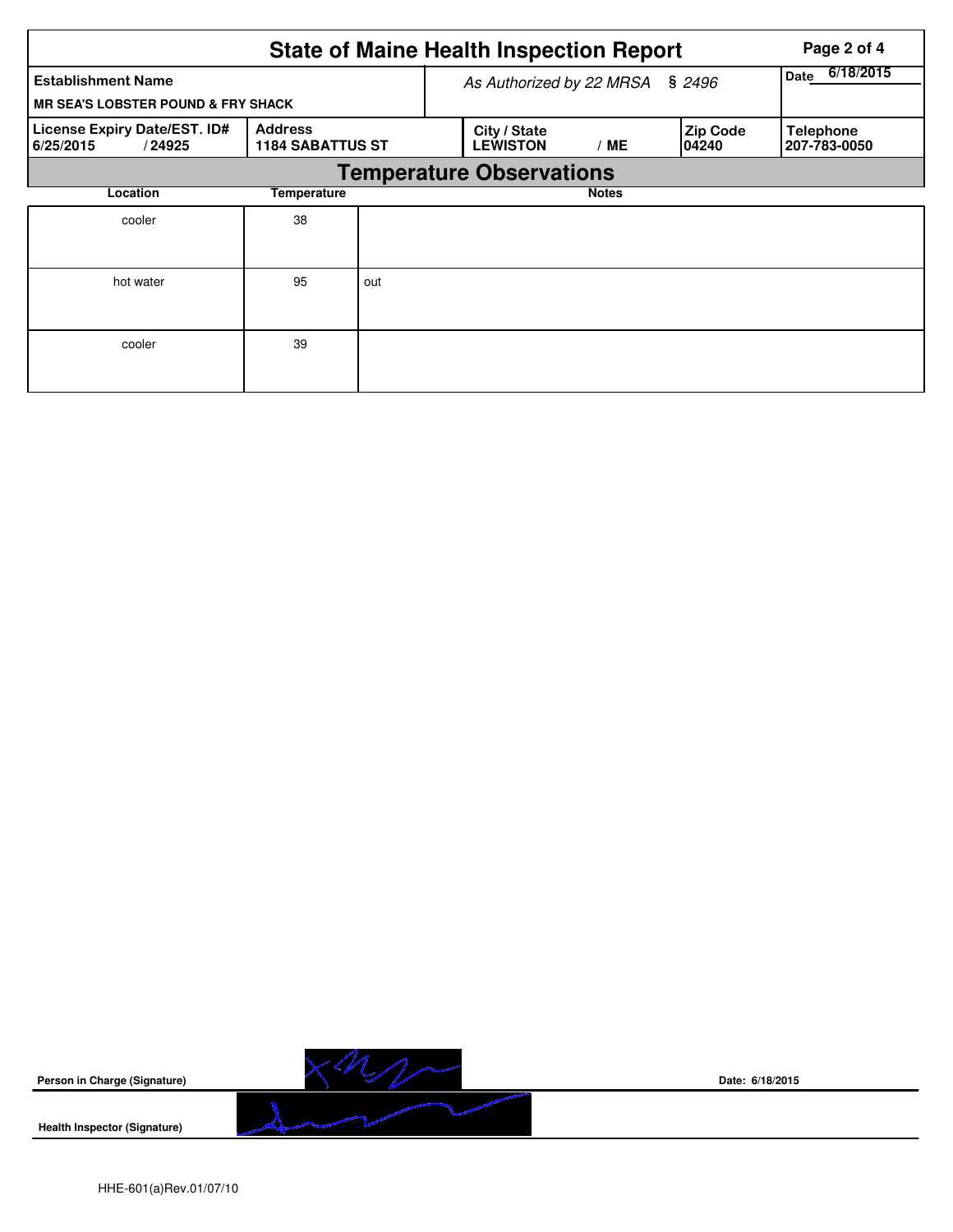| <b>State of Maine Health Inspection Report</b>                                                                                                     |                                                         |                                 |           |                          |  |  |  |  |  |
|----------------------------------------------------------------------------------------------------------------------------------------------------|---------------------------------------------------------|---------------------------------|-----------|--------------------------|--|--|--|--|--|
| <b>Establishment Name</b>                                                                                                                          |                                                         |                                 |           |                          |  |  |  |  |  |
| <b>MR SEA'S LOBSTER POUND &amp; FRY SHACK</b>                                                                                                      |                                                         |                                 |           |                          |  |  |  |  |  |
| License Expiry Date/EST. ID#<br>6/25/2015<br>/24925                                                                                                | <b>Address</b><br><b>1184 SABATTUS ST</b>               | City / State<br><b>LEWISTON</b> | <b>ME</b> | <b>Zip Code</b><br>04240 |  |  |  |  |  |
| <b>Observations and Corrective Actions</b>                                                                                                         |                                                         |                                 |           |                          |  |  |  |  |  |
| Violations cited in this report must be corrected within the time frames below, or as stated in sections<br>8-405.11 and 8-406.11 of the Food Code |                                                         |                                 |           |                          |  |  |  |  |  |
| 14: 4-501.114.(A).(1): C: Dishes/utensils are not being sanitized in water with the correct chlorine sanitizer concentration.                      |                                                         |                                 |           |                          |  |  |  |  |  |
| INSPECTOR NOTES: no bleach on site-corretced on site                                                                                               |                                                         |                                 |           |                          |  |  |  |  |  |
| 36: 6-202.13: N: Insect control devices are improperly designed and constructed / located.<br><b>INSPECTOR NOTES: need screens</b>                 |                                                         |                                 |           |                          |  |  |  |  |  |
| 45: 4-101.11.(D): N: Utensils or equipment food contact surfaces not smooth / easily cleanable.                                                    |                                                         |                                 |           |                          |  |  |  |  |  |
| INSPECTOR NOTES: repair molding on counter                                                                                                         |                                                         |                                 |           |                          |  |  |  |  |  |
| 46: 4-302.14: N: No chemical test kit available.                                                                                                   |                                                         |                                 |           |                          |  |  |  |  |  |
| <b>INSPECTOR NOTES: needed</b>                                                                                                                     |                                                         |                                 |           |                          |  |  |  |  |  |
|                                                                                                                                                    | 48: 5-103.11.(B): C: Insufficient hot water supply.     |                                 |           |                          |  |  |  |  |  |
|                                                                                                                                                    | INSPECTOR NOTES: hot water 97 degrees corrected on site |                                 |           |                          |  |  |  |  |  |
| 53: 6-201.11: N: Floors, walls, and ceilings are not smooth and easily cleanable.                                                                  |                                                         |                                 |           |                          |  |  |  |  |  |
| INSPECTOR NOTES: re-surface floors                                                                                                                 |                                                         |                                 |           |                          |  |  |  |  |  |
|                                                                                                                                                    |                                                         |                                 |           |                          |  |  |  |  |  |
|                                                                                                                                                    |                                                         |                                 |           |                          |  |  |  |  |  |
|                                                                                                                                                    |                                                         |                                 |           |                          |  |  |  |  |  |



**Date: 6/18/2015**